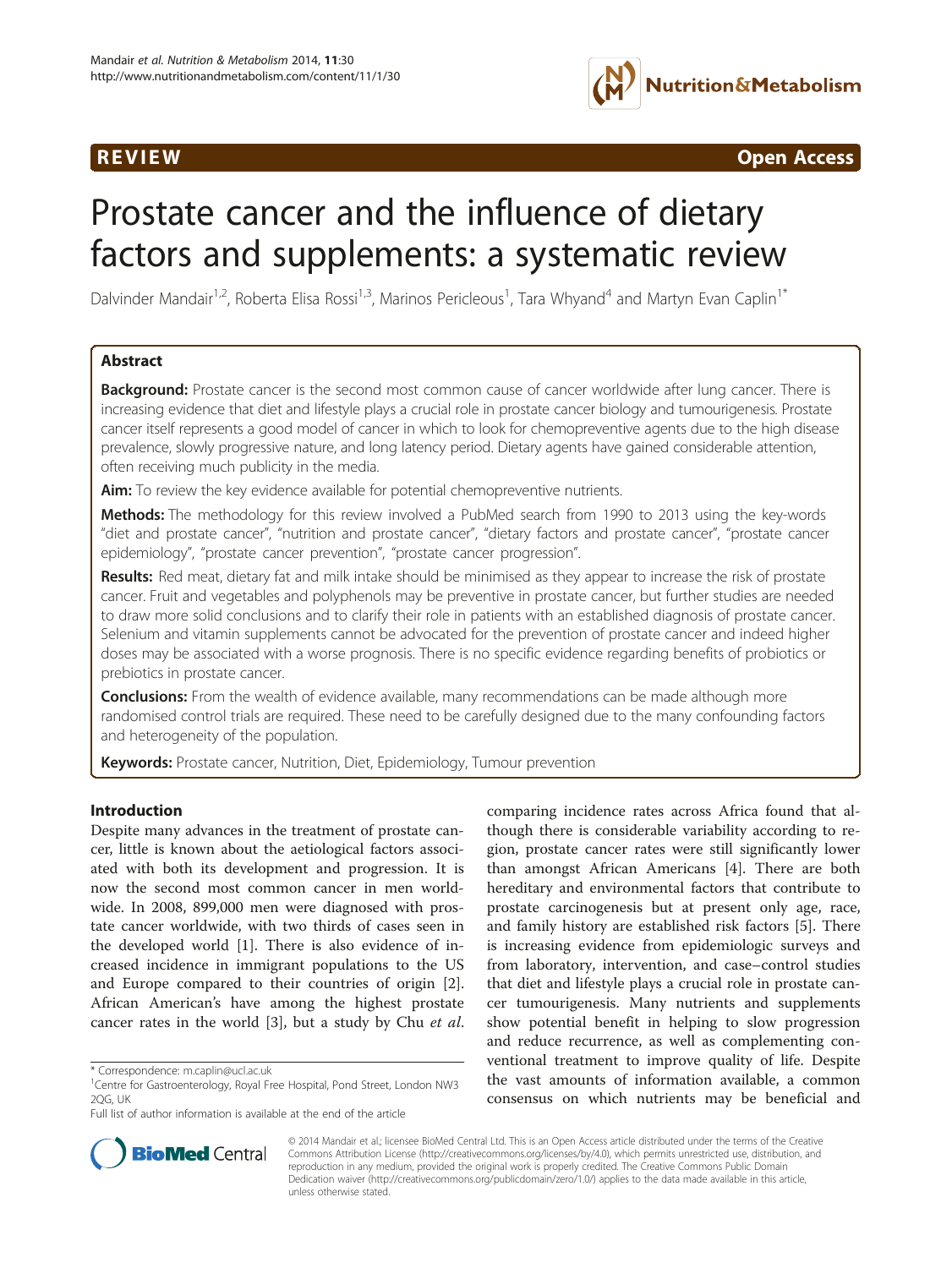which could be harmful is lacking. This is further complicated by the publication of these articles in the media without appropriate human data available, which can then lead to confusion for both patient and clinician. Here we review the key evidence for the role of different dietary components and nutrients on prostate cancer prevention and progression.

# Methods

A PubMed search was performed for publications from 1990 through 2013, using the following key words, including both medical subject heading (MeSH) terms and free language words/phrases: "diet and prostate cancer", "nutrition and prostate cancer", "dietary factors and prostate cancer", "prostate cancer and epidemiology", "prostate cancer and prevention", "prostate cancer and progression". No language restriction was applied. Reference lists from studies selected by the electronic search were manually searched to identify further relevant reports. Reference lists from all available review articles, primary studies and proceedings of major meetings were also considered. The most relevant nutrients and dietary factors were determined by the level of evidence available, with a minimum level of at least >1 than level IIB evidence as per Scottish intercollegiate guidelines network (SIGN) methodology. The quality and strength level of the results were considered, and we focused the review on metaanalyses and systemic reviews, large epidemiological studies, well designed control or case cohort studies and randomised control trials. If neither of these existed for a nutrient or dietary factor that was frequently purported to have a role in tumourigenesis in other cancers or had received media coverage, then the most relevant in vivo and in vitro studies were included. Information on clinical trials was sourced from URL: <http://clinicaltrials.gov/>.

# Results

There were a very large number of results returned for each of our search parameters. After filtering for year range, human studies, and article type, the number of articles were as 1058 for "diet and prostate cancer", 406 for "nutrition and prostate cancer", 447 for "dietary factors and prostate cancer", 9965 for "prostate cancer and epidemiology", 2800 for "prostate cancer and prevention", and 5743 for "prostate cancer and progression".

After we manually screened for full text articles and for documents that were specific for the scope of this systematic review, we identified a total of 85 pertinent articles with the strongest level of evidence. In more detail, we considered 14 articles for "meat", 11 articles for "fatty acids", 7 articles for "milk intake", 14 articles for "fruit and vegetables", 11 articles for "polyphenols", 21 articles for "selenium and vitamin supplements" and 6 articles for "probiotics and prebiotics".

#### Meat

Red Meat, Well cooked and Processed Meat has been suggested to increase the risk of developing many cancers, in particular colorectal and prostate cancer. The mechanisms are thought to involve the generation of Heterocyclic Amines (HCAs) and haem compounds catalysing oxidative damage. HCA's are produced when creatinine reacts with amino acids and sugars at high temperatures [\[6](#page-8-0)]. The longer the meat is cooked and at higher temperatures results in a greater number of HCAs being generated [\[7](#page-8-0)]. HCAs have been documented as being some of the most potent mutagens detected using the Ames/salmonella test [\[8](#page-8-0)]. Previous in vivo studies have demonstrated the increased incidence of breast, colorectal and prostate tumours in animals fed high HCA diets, particularly 2-amino-1-methyl-6-phenylimidazo (4,5-b) pyridine (PhIP) [[9\]](#page-8-0). The greater fat content in red meat compared to white may be an additional factor in promoting carcinogenesis [\[10\]](#page-8-0).

Many large cohort studies of meat intake have taken place worldwide in the last 20 years with conflicting results. A meta-analysis by Alexander *et al.* looked at prospective studies examining the association between red or processed meat and prostate cancer. Fifteen studies on red meat and 11 on processed meat were included but no association between them and prostate cancer was found [\[11\]](#page-8-0). A previous meta-analysis published in 2009 on well-cooked meat and all cancer risk, looked at four studies that examined HCA intake and prostate cancer and concluded there was a positive association with prostate cancer [\[6](#page-8-0)].

In a large prospective cohort study conducted at 10 U.S. centers, meat intake, cooking methods and whether cooked till well done was assessed for approximately 29,000 in a National Cancer Institute sponsored cancer screening trial. During the follow-up period, 868 incident prostate cancer cases were identified. A high intake dose– response relation was found for intake of very well-done meat and exposure to PhIP [\[12\]](#page-8-0). In another cohort study conducted in the United States, a positive association was also found between high intake of well or very well-done meat and more aggressive prostate cancer [[13](#page-8-0)].

The European Prospective Investigation into Cancer and Nutrition (EPIC)-Heidelberg cohort included a total of 11,928 men aged 40–65 years and 13,612 women aged 35–65 years who were recruited between 1994 and 1998 from Heidelberg and its surrounding communities. Information on diet, lifestyle, and health was obtained at baseline by means of questionnaires and face-to-face interviews. 337 incident cases of prostate cancer (123 advanced cases) were identified among 9,578 men with valid dietary information. Surprisingly there was no association between HCA intake and advanced prostate cancer or between high consumption of strongly browned meat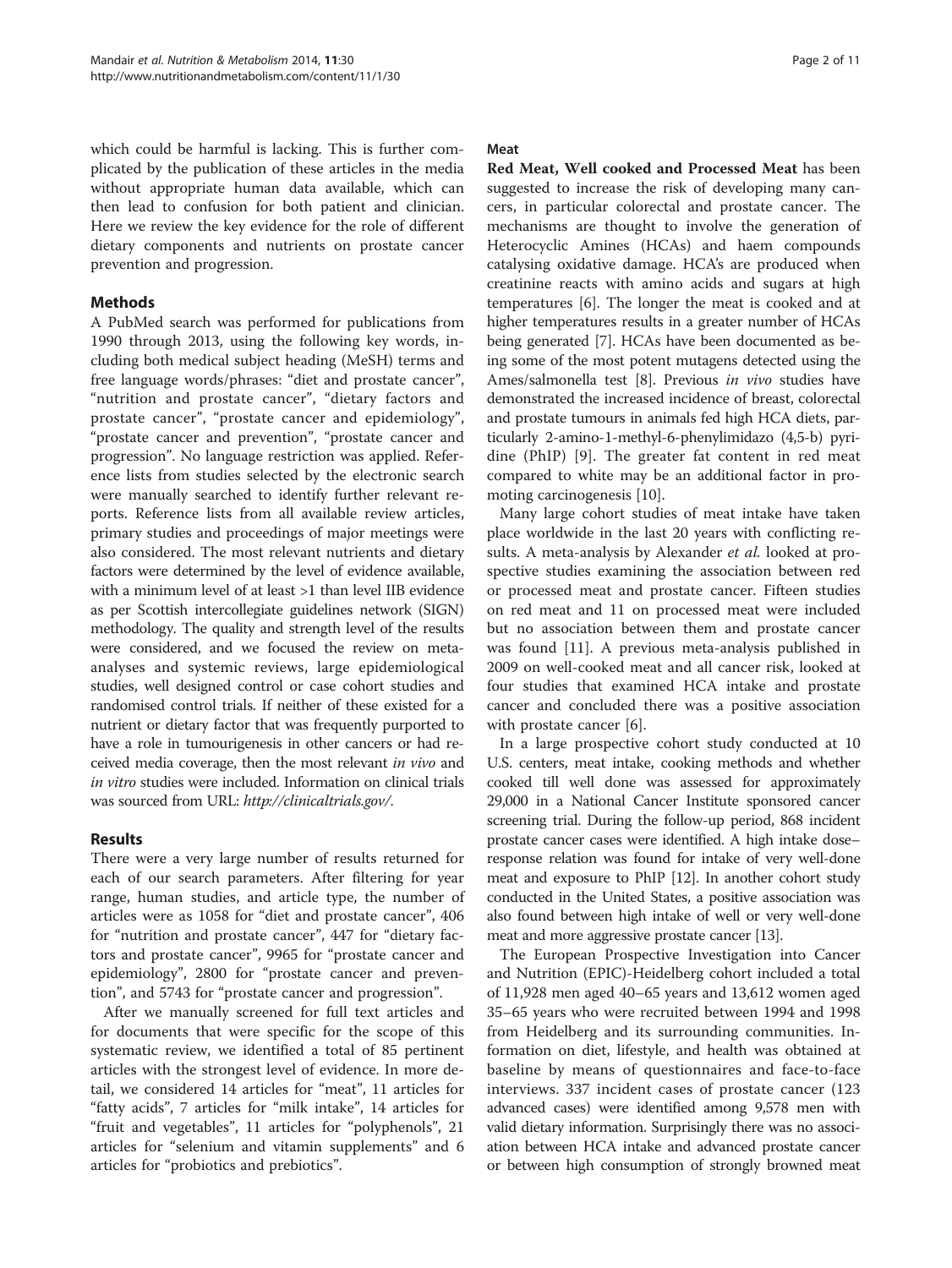and prostate cancer [[14\]](#page-8-0). This study appears contrary to the previous epidemiological studies, however its findings could be explained in part by genetic polymorphisms that affect metabolism of HCAs, and thus their potential carcinogenic effect [[15\]](#page-8-0). This was suggested in a follow-on case–control study looking again at the EPIC Heidelberg group. All incident cases up to February 2007 were included, which numbered 204 and compared to 360 matched controls. Blood samples were collected for genotyping and they found that the association between HCA intake and prostate cancer risk could be modified by polymorphisms of the genes that encode for HCA metabolizing enzymes such as GSTT1, GSTM1, and MnSOD. Patients with two or more deletions of GSTT1 and GSTM1 genes were found to have a higher risk of prostate cancer. Whilst a single nucleotide polymorphism (SNP) in *MnSOD* could also result in a higher risk of prostate cancer due to loss of some if its antioxidant properties [\[16](#page-8-0)].

More recently two studies have been published which support the positive association with well done meat and prostate cancer. Di Maso et al. analysed data from a network of case–control studies conducted in Italy and Switzerland between 1991 and 2009 (i.e. 1294 prostate cancers) and found that risk of prostate cancer was increased for meat cooked by roasting/grilling [[17](#page-8-0)].

A systematic review by Gathirua-Mwangiet et al. suggested that the habitual consumption of a diet high in meat that was well-cooked was associated with an increased risk for advanced prostate cancer, whilst an inconsistent association was observed for intake of total meat [[18\]](#page-8-0).

Arab et al. analysed the effect of adherence to the World Cancer Research Fund (WCRF) lifestyle recommendations on the risk of highly aggressive prostate cancer in research subjects enrolled in the North Carolina-Louisiana Prostate Cancer Project. This included 2212 newly diagnosed African Americans or Caucasian Americans aged 40–70 years. They reported that consumption of <500 g red meat per week was a statistically significant protective factor in the overall cohort against development of prostate cancer [[19](#page-9-0)].

In light of the available evidence, it is appropriate to suggest limiting intake of well-cooked and processed meat. Red meat should also be limited although the studies are often contradictory, lower intake appears to be associated with reduced risk of prostate cancer. Future studies may benefit from looking for genetic polymorphisms of enzymes that metabolise HCA's.

Conclusion: well-done meat appears to be associated with an increased risk of prostate cancer and should intake should be restricted. Consumption of <500 g red meat per week may be suggested as a potential chemopreventive strategy.

# Dietary fat

Dietary Fat has a role in carcinogenesis but the exact mechanisms are poorly understood.

This observation has been confirmed by Huang et al. who investigated the effects of different diets on prostate cancer cell growth using the in vivo and ex vivo model and found that a diet with a high fat intake is associated with increased prostate cancer cell growth. Moreover, they suggested that the serum monocyte chemo-attractant protein-1 (MCP-1) and the CC chemokine receptor 2 (CCRC2) signalling pathway may be involved in prostate cancer progression secondary to high fat diet intake [\[20\]](#page-9-0).

Different fat subtypes may play a different role in the development of prostate cancer. According to a recent systematic review, total fat intake and in particular, saturated fat intake are significantly associated with an increased risk for advanced prostate cancer, whilst dietary intake of monounsaturated fat, polyunsaturated fat, and linoleic acid is not associated with advanced prostate cancer risk [\[18](#page-8-0)].

Persel *et al.* recently suggested that the effect of dietary fat on risk of prostate cancer might differ according to prostate cancer severity. They analysed associations between dietary fats and fatty acids and risk of prostate cancer in the NIH-American Association of Retired Persons (AARP) Diet and Health Study, which included 23,281 prostate cancer incident cases (18,934 nonadvanced and 2,930 advanced including 725 fatal cases) among 288,268 men with a median follow-up of nine years. This study showed that saturated fat and α-linoleic acid (ALA) intakes were related to the risk of advanced or fatal prostate cancer but not to non-advanced prostate cancer [[21](#page-9-0)].

The possible association between ALA and aggressive prostate cancer has been suggested by a recent study by Azrad et al. who found a positive association between high prostatic ALA levels and more aggressive prostate cancer. They found this was independent of the amount of ALA consumed and suggested this could be due to genetic polymorphism in enzymes related to ALA metabolism [[22](#page-9-0)].

Brasky *et al.* in a large, prospective study found that a high concentration of serum phospholipid long-chain lω-3 polyunsaturated fatty acids (LCω-3PUFA) was associated with statistically significant increases in prostate cancer risk, which suggests a role for these fatty acids in prostate tumourigenesis [[23\]](#page-9-0). These are contradictory to the perception that LCω-3 PUFA's have many beneficial physiological effects and are considered to be antiinflammatory [[24\]](#page-9-0). Within the same study they found inconsistent results for ALA and arachidonic acids. These are primary ω-6 fatty acids usually associated with increased inflammation [\[25\]](#page-9-0). These findings have been confirmed by a recent case–control study, which showed that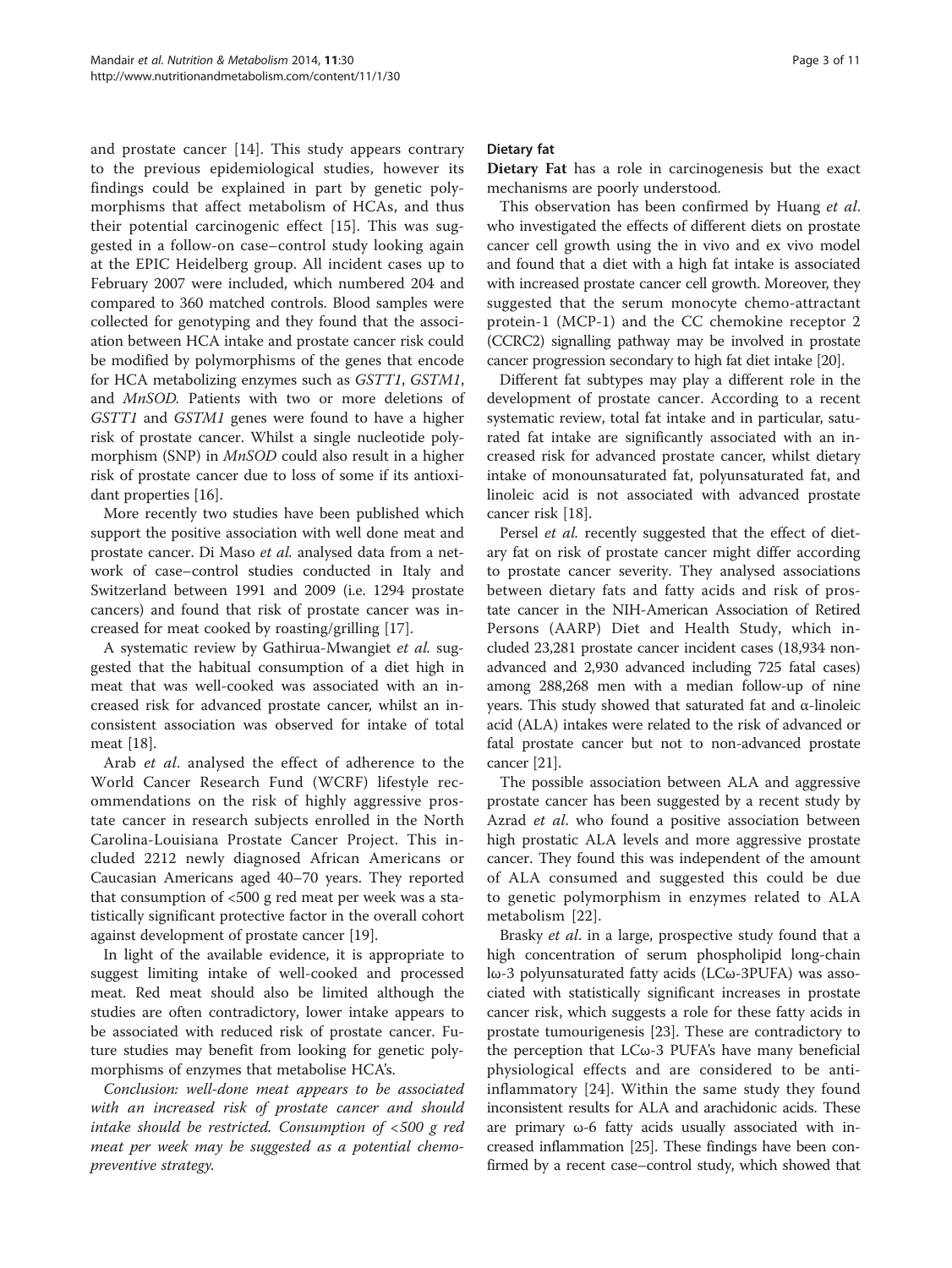long-chain ω-3 PUFA have a relevant role in prostate cancer risk [[26](#page-9-0)].

Phytanic acid is a saturated fatty acid found predominantly in red meats and dairy products. A prospective cohort study looking at the phytanic acid content of foods consumed in the ATBC (Alpha-Tocopherol and Beta Carotene) study found there to be a positive association between high intake and development of prostate cancer [[27\]](#page-9-0). Although small proof of concept studies have found there may be an inhibitory role for a low fat diet on prostate cancer cells, more recent epidemiological studies have not found this to be the case. The European Prospective Investigation into Cancer and Nutrition (EPIC) study included 142500 men and with a median follow up of 8.7 years, 2727 patients were found to have prostate cancer. They found no association between intake of dietary fat and prostate cancer incidence [[28\]](#page-9-0).

A recent prospective study analysed 4577 men with nonmetastatic prostate cancer in the Health Professionals Follow-up Study (1986–2010) and reported that replacing carbohydrates and animal fat with vegetable fat (heterogeneous mix of monounsaturated and polyunsaturated fats) may reduce the risk of all-cause mortality [\[29\]](#page-9-0).

Conclusion: High fat intake (mainly saturated fatty acids and linoleic acid) appears to be associated with an increased risk of prostate cancer. The extent of this association may be difficult to interpret due to the heterogeneity in fat subtypes and grade of prostate cancer severity.

#### Milk & dairy products

Excessive consumption of milk and dairy products has been postulated to increase the risk of developing prostate cancer. This is thought to be a due to a combination of the fat intake, suppression of circulating 1,25 dihydroxyvitamin D3 which can inhibit cellular proliferation and promote apoptosis and also the increase in insulinlike growth factor-1 from milk containing oestrogen [[30](#page-9-0)]. Recently there was much media coverage of an Icelandic study that looked at milk consumption in 8,894 men born between 1907 and 1935. The study demonstrated that higher daily milk consumption in adolescence (vs. less than daily), but not in midlife or currently was associated with a 3.2-fold risk of advanced prostate cancer (95% CI: 1.25, 8.28) [\[31\]](#page-9-0). These striking results confirm what has been suggested in previous epidemiological studies. A meta-analysis of studies published between 1984 and 2003 resulted in a combined odds ratio for milk consumption and prostate cancer of 1.68 [\[32](#page-9-0)]. Cell line work has also found milk to stimulate the growth of prostate cancer in culture most recently demonstrated by Tate *et al*. Interestingly, they found that almond milk had a suppressive effect on cancer cell growth [[33\]](#page-9-0). Although no randomised control trials have demonstrated milk exclusion having an impact on incidence, it

can be safely inferred from these studies that too much milk and dairy product consumption can increase the risk of prostate cancer and should be avoided. In those patients with established prostate cancer, as yet there is no evidence to recommend that excluding milk and dairy from their diet will have any effect on progression. Indeed, a recent study by Petterson *et al.* found that in a cohort of 3,918 prostate cancer patients, intake was not associated with an increased rate of progression in either early, late or lethal prostate cancer [\[34](#page-9-0)].

In their recent prospective cohort study, Song et al. confirmed previous findings and also analysed the effects of different types of milk. They showed that higher intake of skimmed/low-fat milk was associated with a greater risk of non-aggressive prostate cancer. Whole-fat milk was consistently associated with higher incidence of fatal prostate cancer and higher prostate cancerspecific mortality among cases [[35\]](#page-9-0).

A recent study by Travis et al. investigated the hypothesis that a genetic polymorphism in the lactase gene might be associated with elevated dairy product intake and increased prostate cancer risk in a case–control study nested within the EPIC study. The study included 630 men with prostate cancer and 873 matched control participants. They found that lactase genotype frequency varied significantly between countries, with frequencies of the T (lactase persistence) allele ranging from 7% in Greece to 79% in Denmark. The lactase variant was associated with milk intake in men, whilst it was not significantly associated with prostate cancer risk [\[36\]](#page-9-0).

Conclusion: milk intake, particularly during adolescence appears to be associated with increased risk of prostate cancer and its intake should be minimised. There are no definite data on the effect of milk intake on tumour progression.

#### Fruit and vegetables

Tomatoes and tomato based products such as ketchup and purees have attracted a lot of interest in prostate cancer. Tomatoes contain lycopene that give them their colour and are one of the main carotenoids consumed in the western diet. It is a powerful antioxidant but may have additional properties in DNA repair that may add to its role as a chemopreventive agent. A meta-analysis in 2004 looked at 21 epidemiological studies related to lycopene and found a weakly protective effect against prostate cancer [\[37](#page-9-0)]. Animal studies have shown conflicting results but *in vitro* work has identified pathways where lycopene plays an anti-carcinogenic role. There have been Phase I and Phase II studies that have provided interesting results. A randomised, double-blind, placebo-controlled, one-year study of lycopene 4 mg twice daily was conducted in 40 patients with evidence of HGPIN (high-grade prostatic intraepithelial neoplasia) at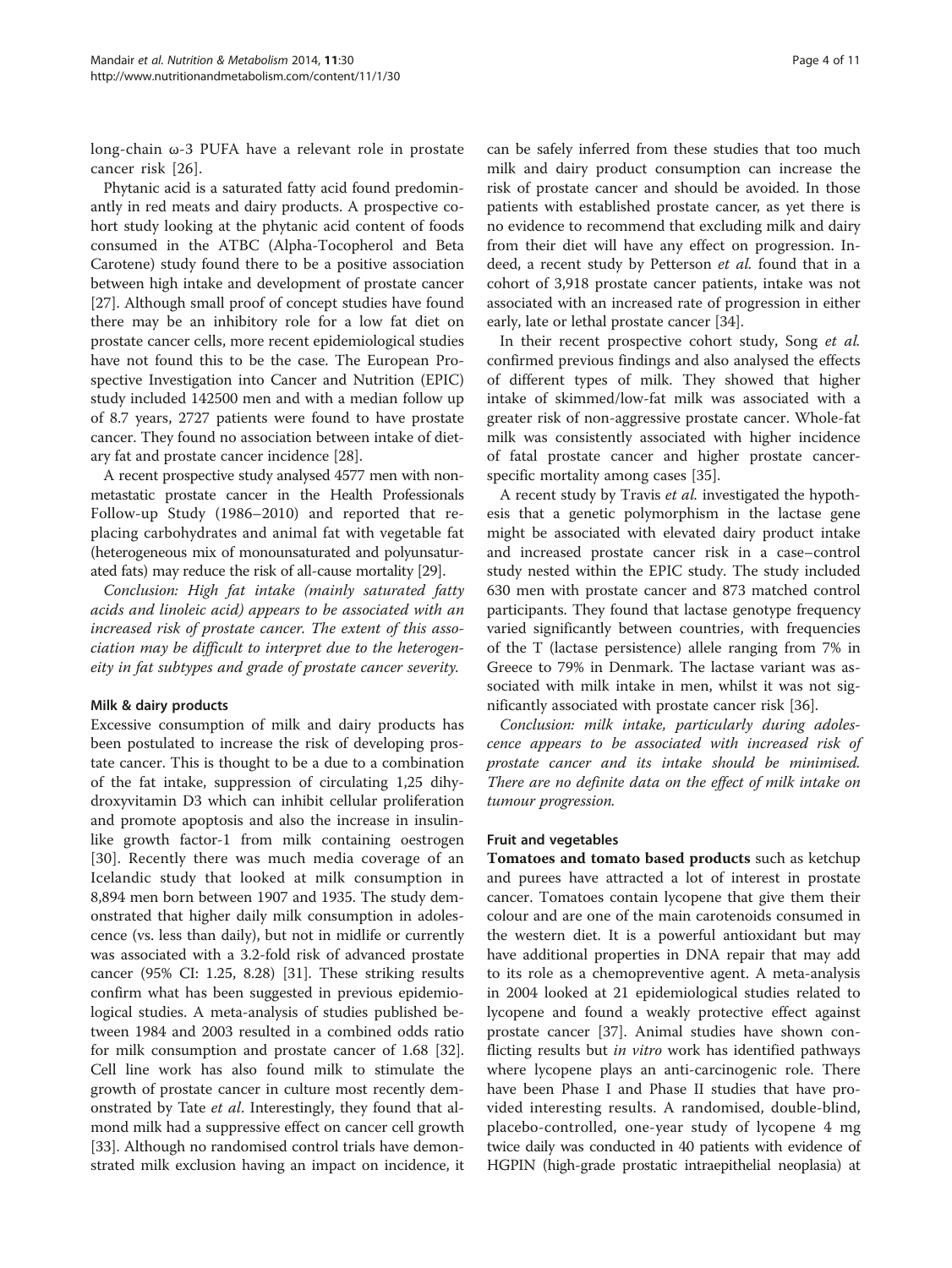transurethral resection of the prostate. The rate of prostate cancer reduction after one year of treatment was 66%. Lycopene was considered an effective chemopreventive agent in the treatment of HGPIN, with no toxicity and good tolerability [\[38](#page-9-0)]. The FDA carried out a review of 13 observational studies in 2007 and concluded that at present, there was only limited evidence to support tomatoes and lycopene consumption to decrease the risk of prostate cancer and that larger studies are required [\[39](#page-9-0)].

A recent meta-analysis included eleven cohort studies and six nested case–control studies and showed that tomato may play a modest role in the prevention of prostate cancer [[40](#page-9-0)].

Conclusion: Tomatoes and tomato-based products may be preventive in early prostate cancer. Patients with high-grade benign prostate hyperplasia may benefit from increased intake. Further research is needed to determine the type and optimal quantity of tomato products required for prevention against prostate cancer.

Cruciferous vegetables are a group of vegetables named for their cross-shaped flowers, and include cabbage, broccoli, brussel sprouts, cauliflower and wasabi. The active components thought to be responsible for their anti-cancer properties are isothiocyanates [\[41](#page-9-0)]. They have demonstrated induction of cell cycle arrest, inhibition of tumor invasion and angiogenesis, antiinflammatory activity and inhibition of extracellular signal-regulated kinases in both in vitro and in vivo studies [\[42](#page-9-0)-[44](#page-9-0)]. Previous epidemiological studies have found some beneficial effects on the prevention of prostate cancer but incorporation of these studies into metaanalyses had not demonstrated a clear benefit. Recently Bosetti et al. looked at 7 cohort and 6 population-based case–control studies, and found that a significantly decreased prostate cancer risk was observed overall in the cruciferous vegetables intake group (relative risks = 0.90; 95% confidence interval 0.85–0.96), but not in the subgroup of cohort studies [\[45](#page-9-0)].

Conclusion: cruciferous vegetables may be beneficial but more randomised controlled studies are needed, thus they currently cannot be advocated for prostate cancer prevention.

Pomegranate has been regarded as nature "powerhouse fruit" from the tree Punica Granatum. Its juice contains high concentrations of both tannin and flavonoid anti-oxidants, significantly higher than those seen in green tea and red wine. Both in vitro and in vivo studies have demonstrated an anti-tumour and anti-proliferative effect. A large multi-centre study performed in 2004 looked at the effect of three preparations of pomegranate supplements on three prostate cancer cell lines and on a xenograft model. This found significant anti-tumour properties of pomegranate mediated by the induction of

apoptosis and changes in cell cycle [[46](#page-9-0)]. A role for pomegranate polyphenols in the inhibition of gene expression in androgen receptors in advanced prostate cancer cell models has also been demonstrated [\[47](#page-9-0)]. A phase II study recruited 46 patients receiving treatment for prostate cancer whom had rising PSA levels. They were given 8 ounces of pomegranate juice daily and serial PSA levels were taken. They found a significant prolongation of the PSA doubling time from a mean of 15 months to 54 months, along with a prolongation of disease stabilisation [\[48\]](#page-9-0).

Stenner-Liwen et al. conducted a phase IIb, doubleblinded, randomised placebo controlled trial in 102 patients with histologically confirmed prostate cancer. Only patients with a PSA value ≥5 ng/ml were included. Participants were given 500 ml of pomegranate juice or 500 ml of placebo beverage every day for a 4 week period, followed by 250 ml of the pomegranate juice daily for another 4 weeks. The study showed that consumption of pomegranate juice as an adjunct intervention in men with advanced prostate cancer did not result in significant PSA declines, compared to placebo [[49](#page-9-0)].

A recent randomised study looked at 70 men awaiting radical prostatectomy who were given either taking either pomegranate extract (POMx) or placebo tablets daily, for up to four weeks before surgery. There were no significant differences in the clinical or pathological features of prostate cancer between each group at the end of the study [[50\]](#page-9-0). The authors did suggest that greater accumulation of pomegranate metabolites within prostate tissue might confer a protective benefit against oxidative DNA damage.

Conclusion: pomegranate supplementation may have a role in both prevention and delaying progression of prostate cancer, but available data are conflicting and the mechanisms involved are poorly understood.

# Polyphenols

Isoflavones are a subclass of the flavonoid group, which are polyphenolic substances with strong anti-oxidant properties. Isoflavones occur in plants such as soybeans and other legumes and nuts. The main soy-derived isoflavones are genistein, daidzein, and glycitein. They have weak oestrogen-like properties so are also known as phytoestrogens [\[51\]](#page-9-0). Soy intake is high amongst Asian men who have a very low incidence of prostate cancer. This has led to much interest into soy isoflavones as potential chemopreventive agents or even as adjuvants to drug treatment in patients with prostate cancer. In vitro studies have found inhibitory effects on signaling pathways, oncogene expression and steroid metabolism [\[52](#page-9-0)]. This work has been well supported by *in vivo* work, where a genistein-containing preparation reduced the tumour growth of androgen-sensitive prostatic cancer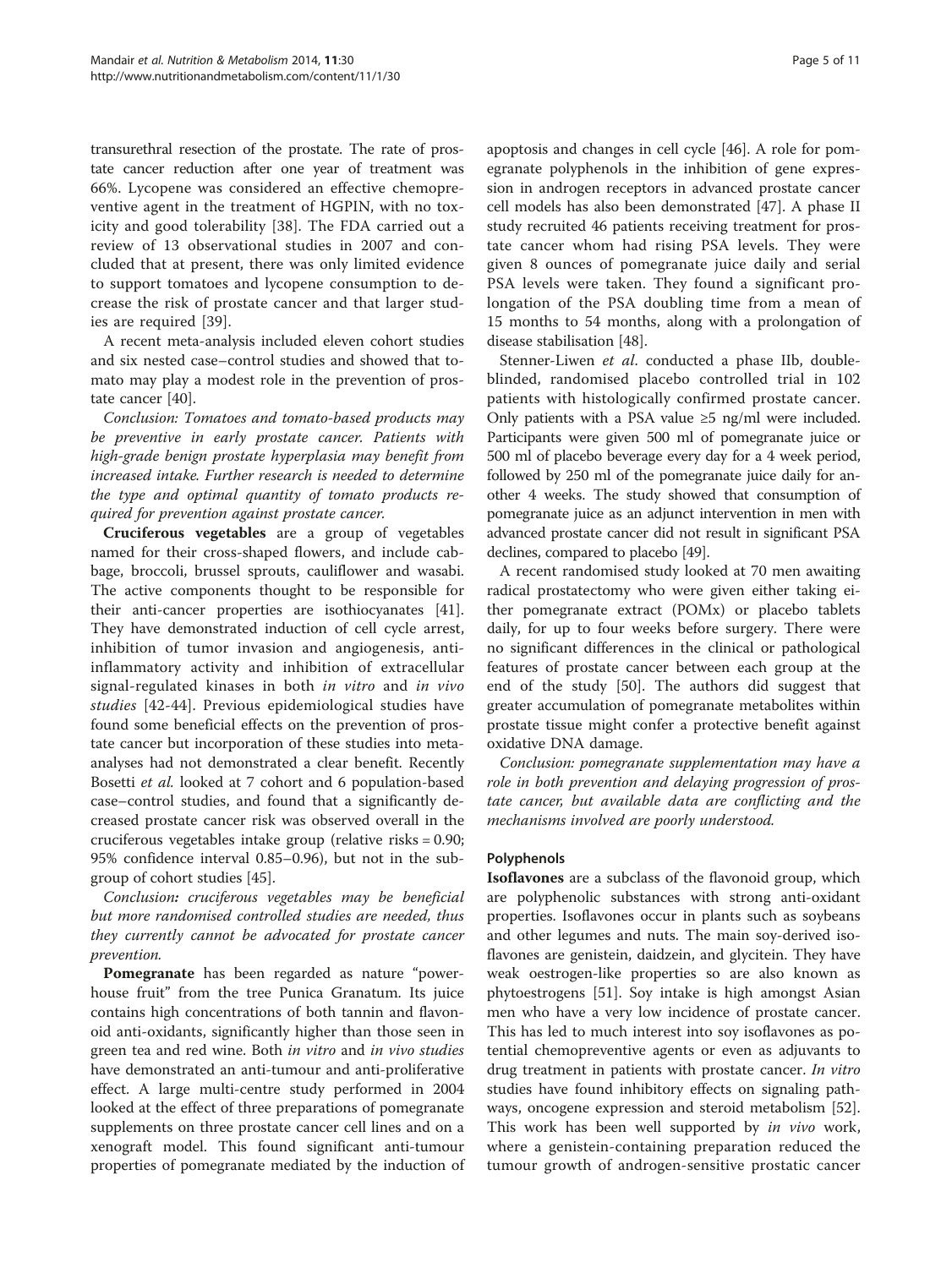cells by decreasing proliferation and increasing apoptosis [[53](#page-9-0)]. A review by Messina et al. found that in 4 out of 8 studies, daily soy isoflavone intake was associated with a decrease in PSA in patients with prostate cancer [[52](#page-9-0)].

A recent systematic review included eight randomised controlled trials and a meta-analyses of the two studies that only included men with identified risk of prostate cancer found a significant reduction in prostate cancer diagnosis following administration of soy/soy isoflavones. The other six studies included patients already diagnosed with prostate cancer and no significant benefit was identified [\[54](#page-9-0)].

A randomised placebo-controlled trial was conducted to examine the effect of soy isoflavone capsules (80 mg/d of total isoflavones, 51 mg/d aglucon units) on serum and tissue biomarkers in patients with localised prostate cancer. Eighty-six men were randomised to treatment with isoflavones or placebo for up to six weeks prior to prostatectomy. Hamilton-Reeves et al. showed that genes involved in cell cycle control and in apoptosis were down-regulated in the treatment tumour tissues versus the placebo control, whilst serum hormone levels, total cholesterol, or PSA were not affected by short-term intake of soy-isoflavones [[55\]](#page-9-0).

As the age-adjusted incidence rate of prostate cancer has been reported to be lower among Asians than Western populations, a recent Japanese systematic review analysed the association between isoflavones and risk of prostate cancer, focusing on equol, which is converted from daidzein by human intestinal flora and is biologically more active than any other isoflavone aglycone. A significant association of isoflavones and of equol-producers with a decreased risk of prostate cancer was found. The authors suggested increasing the proportion of equol-producers by changing the intestinal flora as a possible strategy for reducing the risk of prostate cancer [\[56\]](#page-10-0).

Conclusion: Soy-containing products may be chemopreventive in prostate cancer but further studies are warranted to clarify their impact on PSA, total testosterone, free testosterone and sex-hormone binding globulin levels in men with, or at risk of, prostate cancer.

Green Tea contains high concentrations of polyphenols the most abundant of which is

Epigallocatechin gallate (EGCG). There is much interest in the use of green tea as both a chemopreventive agent and in decreasing progression in cancer. Mechanisms of the anti-tumourigenic action of green tea include apoptosis and cell cycle arrest via alterations in the mitogen-activated protein kinase, phosphatidylinositol-3 kinase (PI3K)/Akt and protein kinase C pathways, inhibition of inflammatory pathways such as cyclooxygenase-2 (COX-2)] and modulation of the insulin-like growth factor (IGF) and androgen receptor axes [[57](#page-10-0)]. Both in vivo and in vitro studies have provided convincing evidence of the

potential benefits of EGCG from green tea. A recent in vivo study showed that a combination of green tea and quercetin, a methylation inhibitor, could improve chemoprevention of prostate cancer with no observed side effects [\[58\]](#page-10-0).

It has been suggested that the lower incidence of prostate cancer in Asian men may be due to the consumption of green tea. A case–control study of 130 patients with histologically confirmed adenocarcinoma of the prostate and 274 controls without prostate cancer or any other malignant disease found the adjusted odds ratio (OR), relative to non-tea drinkers, was 0.28 for tea drinking, 0.12 for those drinking tea over 40 years, 0.09 for those consuming more than 1.5 kg of tea leaves yearly, and 0.27 for those drinking more than 3 cups (1 litre) daily. The study concluded that the risk of prostate cancer declined with increasing frequency, duration and quantity of green tea consumption and that the dose– response relationships were also significant when suggesting that green tea was protective against prostate cancer [\[59](#page-10-0)]. There are other much larger epidemiological studies but these have taken place among Asian men and there may be other confounding factors associated with the lower risk of prostate cancer [\[60](#page-10-0)]. There have been few randomised controlled trials examining the response of green tea in patients with prostate cancer, whilst those published have yet to demonstrate a clear positive benefit [\[61\]](#page-10-0).

Conclusion: Supplementation of the diet with Green tea appears to have an effective chemopreventive agent in prostate cancer, but there is no evidence to suggest any beneficial effects in patients already with prostate cancer. There may be benefit in those patients who have HGPIN.

#### Selenium and vitamin supplements

Selenium is an essential trace element with most intake coming from crop and animal products, but high levels are also found in brazil nuts, tuna, swordfish and molluscs. There has been considerable interest in its antioxidant properties and potential as a chemopreventive agent since a large randomised control trial in the 1990's found it to be protective against the development of many cancers [[62](#page-10-0)]. This led to many epidemiological studies, 21 of which were included in a meta-analysis by Brinkman et al. whom demonstrated an increase in prostate cancer in men with lower selenium levels [\[63](#page-10-0)]. Many in vitro studies have found Selenium to induce apoptosis, inhibit cellular proliferation and inhibit angiogenesis [\[64\]](#page-10-0). Unfortunately, the promising theory behind selenium has not been demonstrated in randomised controlled studies. The Selenium and Vitamin E Cancer Prevention Trial (SELECT) found no reduction in risk of prostate cancer with either selenium or vitamin E supplements. This large study randomised 35,533 men from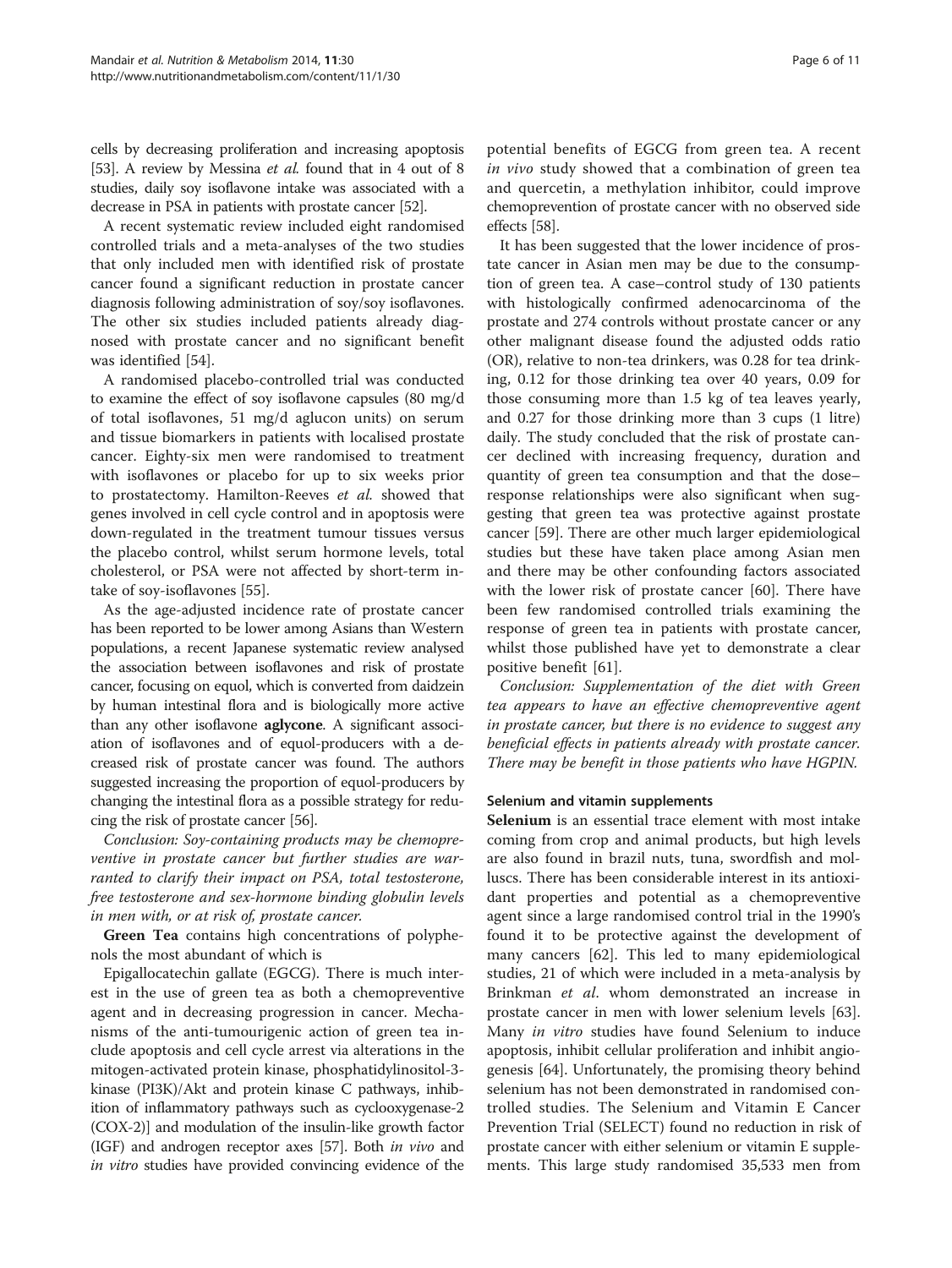427 study sites in the United States, Canada, and Puerto Rico to either selenium vs placebo, vitamin E vs placebo or both vs placebo. Worryingly, an elevated risk with vitamin E was found [\[65\]](#page-10-0). A possible explanation for these null findings include the agent formulation and dose, the baseline characteristics of the cohort and the study design, which suggests that it is likely that only specific subpopulations may benefit from selenium supplementation [[66](#page-10-0)]. Furthermore, a recent phase III studies of selenium vs placebo in patients with HGPIN found no benefit in the prevention of progression to prostate cancer and suggested higher intake might increase the risk of cancer [\[67\]](#page-10-0). There are of course confounding factors that may influence the outcome of such studies such as selenium status and genetic polymorphism of enzymes involved in selenium metabolism [\[68\]](#page-10-0). A comprehensive review by Venkastweran et al. of chemoprevention in prostate cancer confirmed our conclusion that despite encouraging in vivo and in vitro data, epidemiological studies and the larger case–control studies had demonstrated a need for caution in advocating selenium supplementation until there is improved understanding of its metabolism [[69\]](#page-10-0).

Conclusion: large randomised trials showed no role for selenium supplementation in chemoprevention of prostate cancer and emerging evidence suggests that high levels may be pro-carcinogenic.

Vitamin E is a general term used to refer to a group of naturally occurring compounds called tocopherols and tocotrienols, as well as vitamin E derivatives such asacetate, succinate, and nicotinate of both natural and synthetic alpha tocopherol [\[70\]](#page-10-0). It's strong antioxidant and inhibitory properties were postulated to have a chemopreventive role in the development of many cancers. The Alpha-Tocopherol and Beta-Carotene (ATBC) cancer study in 1994 demonstrated a one-third reduction in prostate cancer incidence and a 41% reduction in prostate cancer mortality among Finnish male smokers receiving Vitamin E. No significant difference was seen in non-smokers given Vitamin E and no beneficial effects were seen with Vitamin A [[71](#page-10-0)]. In vitro studies have followed, reporting encouraging results such as a 40% drop in the number of cancer cells with 72 hr treatment with vitamin E succinate [\[72\]](#page-10-0). In a study by Venkastweran et al., an animal model of prostate cancer using lady transgenic mice found a significant reduction in incidence of prostate cancer where mice were given vitamin E supplementation [\[73](#page-10-0)]. A further study by the same group found that mice given supplementation at an early stage with Vitamin E, Selenium and Lycopene had only a 10% incidence of prostate cancer compared to 75% in the control group. A combination of Vitamin E and Selenium was less effective but still resulted in decreased incidence and improved overall survival in the mice [\[74](#page-10-0)].

Unfortunately, this encouraging data has not been seen in human studies and the SELECT study found that a higher incidence of prostate cancer was seen in patients given vitamin E supplementation [\[65](#page-10-0)].

Recently, Bauer et al. examined circulating vitamin E and vitamin E-related genes in relation to the risk of high-grade prostate cancer and prostate cancer recurrence among men diagnosed with organ-confined disease (35,533 men from the US, Canada, and Puerto Rico were enrolled in a 3-year period). They found that germ line genetic variation in genes of enzymes associated with detoxification of free radicals may be associated with the risk of high-grade disease at diagnosis and disease recurrence, which might suggest consideration of such genotypes in the interpretation of vitamin E supplementation trials such as SELECT. Additionally, circulating γ-tocopherol levels may also be associated with an increased risk of high-grade disease at diagnosis [[75](#page-10-0)].

Conclusion: Vitamin E supplementation should not be recommended as chemoprevention in prostate cancer at present, until better understanding of its biology is available.

Vitamin A consists of Retinol and the carotenes; alphacarotene, beta-carotene, gamma-carotene, and the xanthophyll beta-cryptoxanthin. Induction of apoptosis by retinoids has been observed in various prostate cancer cells in vitro and in vivo [[76](#page-10-0)]. However, large randomised control trials have not found any protective benefits and some studies have suggested an increase in the incidence of various cancers with the use of multivitamins. The most significant was the Carotene and Retinol Efficacy Trial (CARET), a multicentre randomised, double-blind placebo-controlled chemoprevention trial testing whether daily supplementation with 30 mg β-carotene + 25,000 IU retinyl palmitate would reduce lung cancer risk among 18,314 heavy smokers, former heavy smokers and asbestos-exposed workers. Another arm of the study was to look at prostate cancer. Men in the interventional arm who also used additional dietary supplements had an increased RR towards developing an aggressive prostate cancer (RR 1.52, 95% CI 1.03–2.24;  $P < 0.05$ ) [[77\]](#page-10-0). Although this study included only smokers or former smokers, similar studies have suggested that vitamin A and multivitamin supplements may increase the risk of prostate cancer.

Conclusion: Vitamin A supplements are not recommended as part of chemopreventive diet to prevent prostate cancer.

Vitamin D There has been conflicting evidence about the effect of Vitamin D on prostate Cancer. In vitro studies suggest it may have a useful role in all types of cancer in view of its antiproliferative properties and potential to induce apoptosis. Dietary consumption of Vitamin D can have a significant effect on circulating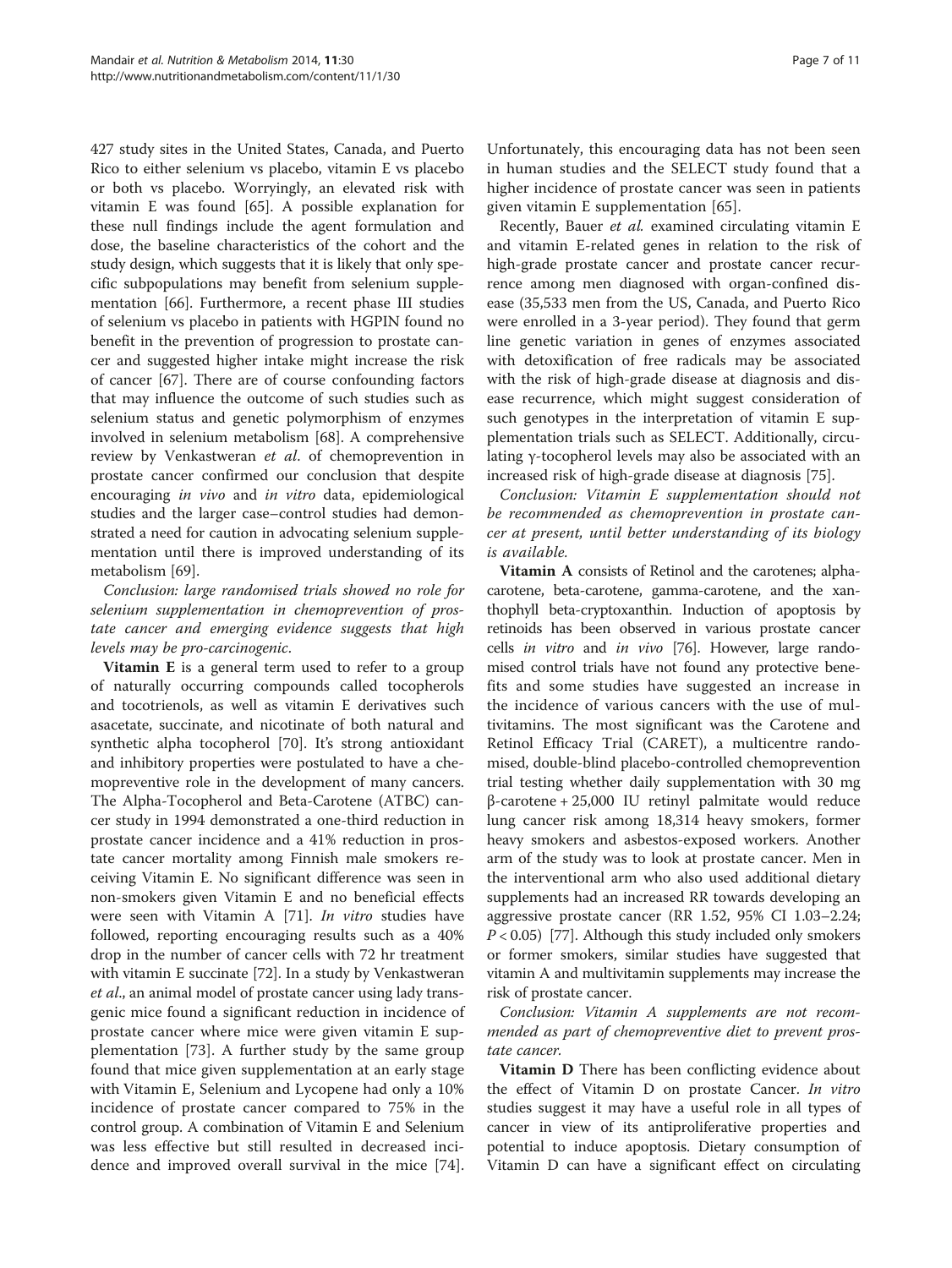<span id="page-7-0"></span>levels of both metabolites 25(OH)D and 1,25(OH)2D and both metabolites may have a chemopreventive potential [\[78](#page-10-0)]. Many pre-clinical studies have found that murine models of prostate cancer with vitamin D deficiency show an increased rate of proliferation and of growth in bone [\[79](#page-10-0)]. Epidemiological studies have suggested there may be even be a U-shaped relationship with vitamin D and prostate cancer, with very low levels or very high levels associated with increased risk. A study by Ahn et al. detected a significant linear increase in the risk of aggressive prostate cancer for those with 25(OH) D concentrations higher than 42 nmol/L [\[80](#page-10-0)]. Much of the evidence is based upon epidemiological studies, and although a U-shaped curve may be apparent, more recent evidence suggests that Vitamin D has neither a protective or causative role in prostate cancer or in the development of metastases. A large metaanalysis by Gilbert et al. in 2010 looked at 25 papers from a database of over 24,000. It found there to be no published literature that supported a strong role for high or low vitamin D levels in either preventing prostate cancer or its progression [\[81](#page-10-0)]. Holt et al. conducted a population-based cohort study of 1476 prostate cancer patients to assess disease recurrence/progression and prostate cancer-specific mortality risks associated with serum levels of 25(OH)D. During an average of 10.8 years of follow-up, they found that serum levels of 25(OH) D were not associated with risk of recurrence/progression or mortality from prostate cancer [[82](#page-10-0)]. A recent metaanalysis, including thirty-four studies for a total of 10,267 cases and 11,489 controls, focused on the association between vitamin D receptor (VDR) polymorphisms, which mediate the cellular effects of vitamin D and risk of prostate cancer. No evidence to support an association between

any of the VDR polymorphisms and risk of prostate cancer was found [\[83\]](#page-10-0). Further studies have found there to be no convincing association and random control trials are lacking.

Conclusion: Vitamin D supplementation in prostate cancer cannot be advocated unless the patient is deficient, and even then must be replaced with care as higher doses may be associated with a worse prognosis.

#### Prebiotics and probiotics

Prebiotics are defined as "non-digestible food ingredients that beneficially affect the host by selectively stimulating the growth and/or the activity of one or a limited number of bacteria in the colon" [[84\]](#page-10-0). They are fermented by bacteria, benefiting the host by restoring appropriate microbial balance in the intestine. There are two main groups of prebiotics; Oligosaccharides which are fructooligosaccharides (FOS) and inulin, and maltooligosaccharides of which maldrexitin is most researched [[85\]](#page-10-0). Inulin-type fructans are present in foods such as garlic, onion, artichoke and asparagus. There is little data looking for chemopreventive use in prostate cancer, whereas benefit has been proposed in other cancers, e.g. colorectal cancer [[86](#page-10-0)]. Possible mechanisms for a protective role in carcinogenesis include: (i) selectively promoting the growth of bacteria such as bifidobacteria which have a tumour suppressive effect (ii) the formation of reducing agents, such as glutathione which can inactivate food-borne carcinogens (iii) decreasing levels of certain bacterial enzymes purported to be involved in activation of carcinogens (iv) the production of anticancer metabolites such as short chain fatty acids (SCFA), in particular butyrate (v) the up-regulation of apoptosis (vi) causing a decrease in triglycerides, phospholipids and

Table 1 Summary of current evidence on the relationship between dietary factors and supplements and risk of prostate cancer

|  | Well-done meat is associated with increased risk of prostate cancer; consumption of red meat should be limited to <500 g per week. |  |  |  |  |
|--|------------------------------------------------------------------------------------------------------------------------------------|--|--|--|--|
|--|------------------------------------------------------------------------------------------------------------------------------------|--|--|--|--|

- 2. High fat intake (mainly saturated fatty acids and linoleic acid) appears related to increased risk of prostate cancer.
- 3. Milk intake appears to be associated with increased risk of prostate cancer and its intake should be minimized.
- 4. Tomatoes and tomato-based products may be preventive in early prostate cancer.
- 5. Cruciferous vegetables may be beneficial but they currently cannot be advocated for prostate cancer prevention due to the paucity of randomized trials.
- 6. Pomegranate may have a role in both prevention and delaying progression of prostate cancer, but available data are often conflicting.
- 7. Soy-containing products may be chemopreventive in prostate cancer but further studies are warranted to clarify their impact on PSA, testosterone, and sex-hormone binding globulin levels in men with, or at risk of, prostate cancer.
- 8. Green tea appears a chemopreventive agent in prostate cancer, but there is inconclusive benefit in patients already with prostate cancer.
- 9. Selenium supplementation is not recommended in chemoprevention of prostate cancer and very high levels may indeed be pro-carcinogenic.
- 10. Vitamin A is not recommended as part of chemopreventive diet to prevent prostate cancer.
- 11. Supplementation with vitamin D is not advocated unless the patient is vitamin D deficient. High levels of vitamin D may be associated with a worse prognosis.
- 12. There is no evidence regarding benefits of pre- or probiotics in prostate cancer.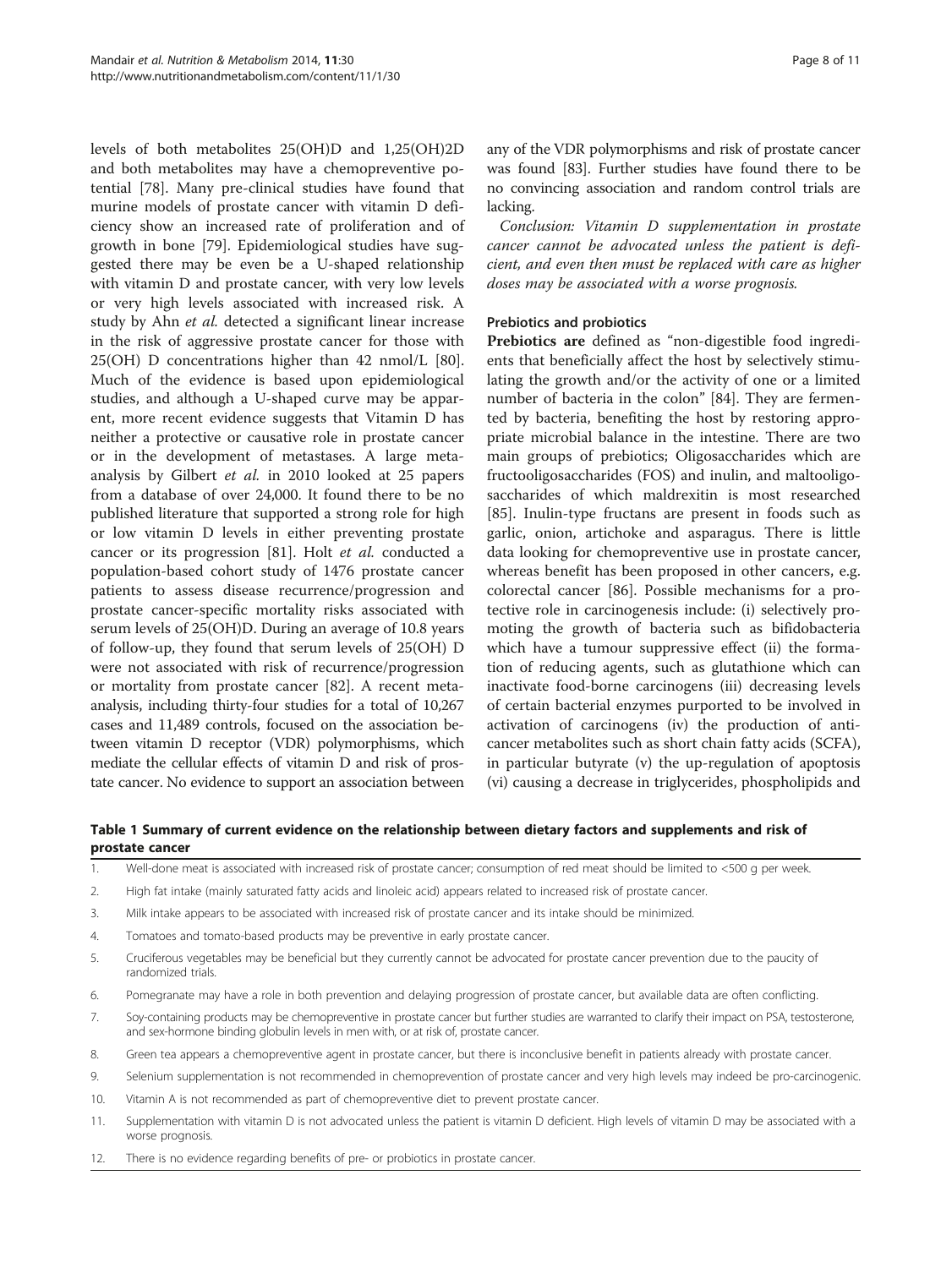<span id="page-8-0"></span>low-density lipoproteins, which are required for tumour growth [\[87](#page-10-0)].

Probiotics are "live microorganisms, which, when administered in adequate amounts, confer a health benefit on the host" [\[88](#page-10-0)]. Probiotics have been shown to have effects on irritable bowel, metabolic syndromes and urogenital infections, and as potential chemopreventive agents in colorectal cancer [[86](#page-10-0)]. Possible mechanisms in chemoprevention are similar to those of prebiotics that promote a healthy microbial balance in the intestine. They are also thought to have additional roles in decreasing expression of cytokines and upregulation of intestinal genes that are involved in nutrient absorption, mucosal barrier fortification, xenobiotic metabolism, and angiogenesis [[89\]](#page-10-0). There have been very few studies looking at a potential chemopreventive role in prostate cancer, although there are many human studies in colorectal cancer and some animal studies in breast cancer.

Conclusion: Currently, although there are potential general health benefits from supplementation with preand probiotics, there is no direct evidence regarding benefits in prostate cancer.

#### Conclusion

There is a wealth of scientific information available on the potential role of diet in chemoprevention in prostate cancer. Much of the data is encouraging and advocates an important role for optimising intake of a wide variety of nutrients. Herein, we analysed nutritional factors that might play a role in the development of prostate cancer (Table [1](#page-7-0)). There is evidence that consumption of red meat, dietary fat and milk intake should be minimised, as they appear to increase the risk of prostate cancer. Fruit and vegetables and polyphenols (i.e. green tea and soy-products) may be preventive in prostate cancer, but further studies are needed to draw more solid conclusions and to clarify their role in patients with an established diagnosis of prostate cancer. Selenium and vitamin supplements cannot be advocated for the prevention of prostate cancer and indeed higher doses may be associated with a worse prognosis. There is no specific evidence regarding benefits of probiotics or prebiotics in prostate cancer, thus they cannot be advocated in this setting.

There is a need for larger randomised control trials, which will also help to identify optimal dose and duration of nutrients as well as potentially determine why some sub-groups of patients may respond better than others. However, heterogeneous populations with differing lifestyles, baseline nutritional characteristics, genetic background and many other variables mean it is difficult to design such studies in order to develop populationbased prevention strategies for prostate cancer.

#### Competing interests

The authors declare that they have no competing interests.

#### Authors' contribution

All authors contributed to the writing of this manuscript.

#### Author details

<sup>1</sup>Centre for Gastroenterology, Royal Free Hospital, Pond Street, London NW3 2QG, UK. <sup>2</sup>Cancer Institute, University College London, Huntley Street, London, UK.<sup>3</sup> Department of Pathophysiology and Organ Transplant, Universita' degli Studi di Milano and Gastroenterology Unit II, Fondazione IRCCS Ca' Granda, Ospedale Maggiore Policlinico, Milan, Italy. <sup>4</sup>Department of Nutrition and Dietetics, Royal Free Hospital, London, UK.

#### Received: 18 March 2014 Accepted: 24 May 2014 Published: 16 June 2014

#### References

- 1. Ferlay J, Shin HR, Bray F, Forman D, Mathers C, Parkin DM: Estimates of worldwide burden of cancer in 2008: GLOBOCAN 2008. Int J Cancer 2010, 127:2893–2917.
- 2. Shimizu H, Ross RK, Bernstein L, Yatani R, Henderson BE, Mack TM: Cancers of the prostate and breast among Japanese and white immigrants in Los Angeles County. Br J Cancer 1991, 63:963-966.
- 3. Hsing AW, Devesa SS: Trends and patterns of prostate cancer: what do they suggest?". Epidemiologic Rev 2001, 23(1):3-13.
- 4. Chu LW1, Ritchey J, Devesa SS, Quraishi SM, Zhang H, Hsing AW: Prostate cancer incidence rates in Africa. Prostate Cancer 2011, 2011:947870.
- 5. Shavers VL, Underwood W, Moser RP: Race/ethnicity and the perception of the risk of developing prostate cancer. Am J Prev Med 2009, 37(1):64–67.
- 6. Zheng W, Lee SA: Well-done meat intake, heterocyclic amine exposure, and cancer risk. Nutr Cancer 2009, 61:437–446.
- 7. Cross AJ, Sinha R: Meat-related mutagens/carcinogens in the etiology of colorectal cancer. Environ Mol Mutagen 2004, 44:44–55.
- 8. Felton JS, Knize MG, Wu RW, Colvin MF, Hatch FT, Malfatti MA: Mutagenic potency of food-derived heterocyclic amines. Mutat Res 2007, 616:90–94.
- 9. Archer CL, Morse P, Jones RF, Shirai T, Haas GP, Wang CY: Carcinogenicity of the N-hydroxy derivative of 2-amino-1-methyl-6-phenylimidazo[4, 5-b] pyridine, 2-amino-3, 8-dimethyl-imidazo[4, 5-f]quinoxaline and 3, 2′-dimethyl-4-aminobiphenyl in the rat. Cancer Lett 2000, 155:55–60.
- 10. Tappel A: Heme of consumed red meat can act as a catalyst of oxidative damage and could initiate colon, breast and prostate cancers, heart disease & other diseases. Med Hypotheses 2007, 68:562–564.
- 11. Alexander DD, Mink PJ, Cushing CA, Sceurman B: A review and meta-analysis of prospective studies of red and processed meat intake and prostate cancer. Nutr J 2010, 9:50.
- 12. Cross AJ, Peters U, Kirsh VA, Andriole GL, Reding D, Hayes RB, Sinha R: A prospective study of meat and meat mutagens and prostate cancer risk. Cancer Res 2005, 65:11779–11784.
- 13. Punnen S, Hardin J, Cheng I, Klein EA, Witte JS: Impact of meat consumption, preparation, and mutagens on aggressive prostate cancer. PLoS One 2011, 6:e27711.
- 14. Sander A, Linseisen J, Rohrmann S: Intake of heterocyclic aromatic amines and the risk of prostate cancer in the EPIC-Heidelberg cohort. Cancer Causes Contr 2011, 22:109–114.
- 15. Koutros S, Brendt SI, Sinha R, Ma X, Chatterjee N, Alavanja MC, Zheng T, Huang WY, Hayes RB, Cross AJ: Xenobiotic metabolizing gene variants, dietary heterocyclic amine intake, and risk of prostate cancer. Cancer Res 2009, 69:1877–1884.
- 16. Van Hemelrijck M, Rohrmann S, Steinbrecher A, Kaaks R, Teucher B, Linseisen J: Heterocyclic aromatic amine [HCA] intake and prostate cancer risk: effect modification by genetic variants. Nutr Cancer 2012, 64:704–713.
- 17. Di Maso M, Talamini R, Bosetti C, Montella M, Zucchetto A, Libra M, Negri E, Levi F, La Vecchia C, Franceschi S, Serraino D, Polesel J: Red meat and cancer risk in a network of case–control studies focusing on cooking practices. Ann Oncol 2013, 24:3107–3112.
- 18. Gathirua-Mwangi WG, Zhang J: Dietary factors and risk for advanced prostate cancer. Eur J Cancer Prev 2014, 23(2):96–109.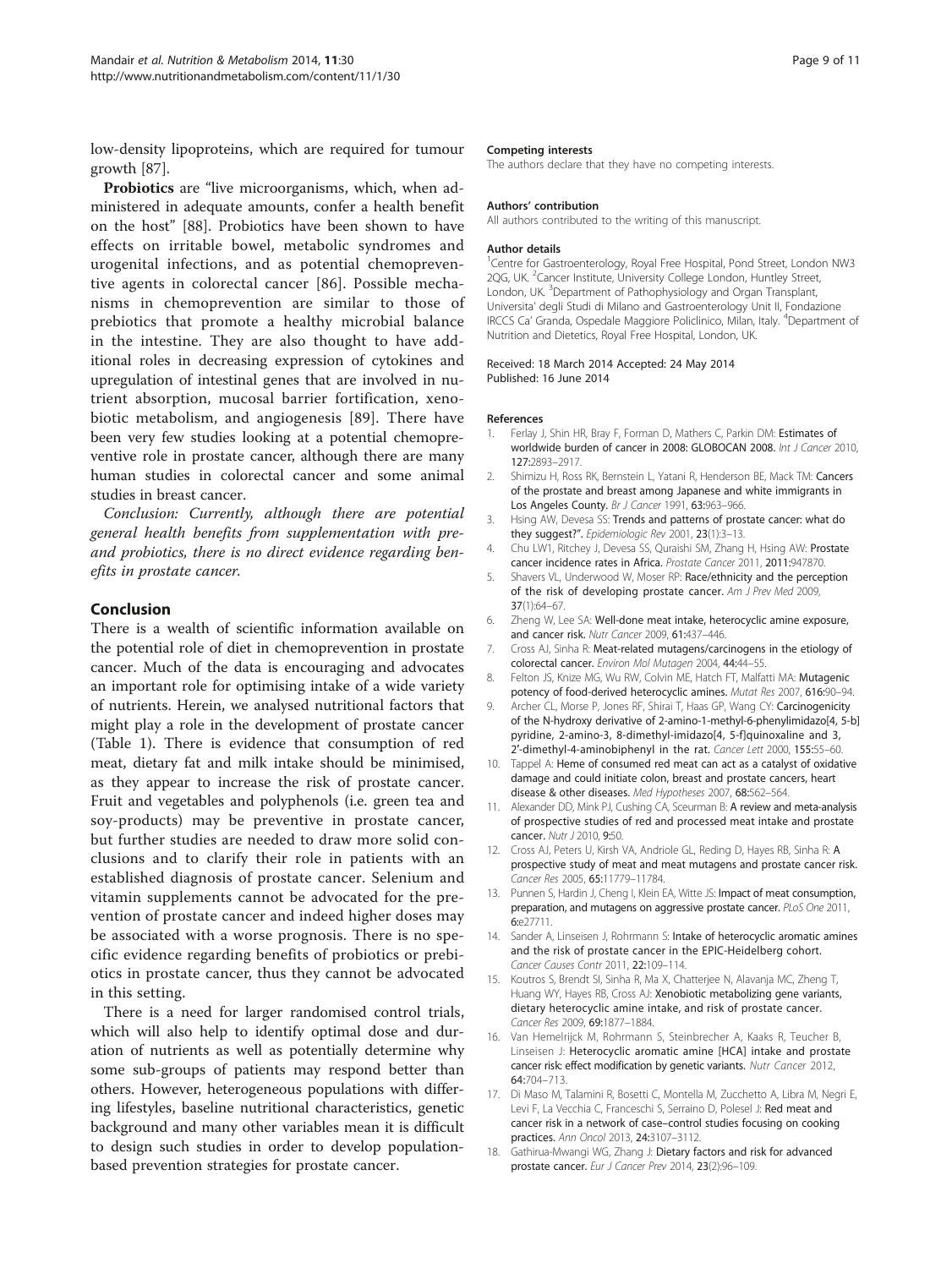- <span id="page-9-0"></span>19. Arab L, Su J, Steck SE, Ang A, Fontham ET, Bensen JT, Mohler JL: Adherence to World Cancer Research Fund/American Institute for Cancer Research lifestyle recommendations reduces prostate cancer aggressiveness among African and Caucasian Americans. Nutr Cancer 2013, 65:633–643.
- 20. Huang M, Narita S, Numakura K, Tsuruta H, Saito M, Inoue T, Horikawa Y, Tsuchiya N, Habuchi T: A high-fat diet enhances proliferation of prostate cancer cells and activates MCP-1/CCR2 signaling. Prostate 2012, 72:1779–1788.
- 21. Pelser C, Mondul AM, Hollenbeck AR, Park Y: Dietary fat, fatty acids, and risk of prostate cancer in the NIH-AARP diet and health study. Cancer Epidemiol Biomarkers Prev 2013, 22:697–707.
- 22. Azrad M, Zhang K, Vollmer RT, Madden J, Polascik TJ, Snyder DC, Ruffin MT, Moul JW, Brenner D, Hardy RW, Demark-Wahnefried W: Prostatic alpha-linolenic acid (ALA) is positively associated with aggressive prostate cancer: a relationship which may depend on genetic variation in ALA metabolism. PLoS One 2012, 7:e53104
- 23. Brasky TM, Darke AK, Song X, Tangen CM, Goodman PJ, Thompson IM, Meyskens FL Jr, Goodman GE, Minasian LM, Parnes HL, Klein EA, Kristal AR: Plasma phospholipid fatty acids and prostate cancer risk in the SELECT trial. J Natl Cancer Inst 2013, 105:1132–1141.
- 24. Raatz SK, Bibus D, Thomas W, Kris-Etherton P: Total fat intake modifies plasma fatty acid composition in humans. J Nutr 2001, 131:231–234.
- 25. Patterson E, Wall R, Fitzgerald GF, Ross RP, Stanton C: Health implications of high dietary omega-6 polyunsaturated fatty acids. J Nutr Metab 2012, 2012:539426.
- 26. Dahm CC, Gorst-Rasmussen A, Crowe FL, Roswall N, Tjønneland A, Drogan D, Boeing H, Teucher B, Kaaks R, Adarakis G, Zylis D, Trichopoulou A, Fedirko V, Chajes V, Jenab M, Palli D, Pala V, Tumino R, Ricceri F, van Kranen H, Bueno-de-Mesquita HB, Quirós JR, Sánchez MJ, Luján-Barroso L, Larrañaga N, Chirlaque MD, Ardanaz E, Johansson M, Stattin P, Khaw KT, et al: Fatty acid patterns and risk of prostate cancer in a case–control study nested within the European prospective investigation into cancer and nutrition. Am J Clin Nutr 2012, 96:1354–1361.
- 27. Wright ME, Bowen P, Virtamo J, Albanes D, Gann PH: Estimated phytanic acid intake and prostate cancer risk: a prospective cohort study. Int J Cancer 2012, 131:1396–1406.
- 28. Crowe FL, Key TJ, Appleby PN, Travis RC, Overvad K, Jakobsen MU, Johnsen NF, Tjønneland A, Linseisen J, Rohrmann S, Boeing H, Pischon T, Trichopoulou A, Lagiou P, Trichopoulos D, Sacerdote C, Palli D, Tumino R, Krogh V, Bueno-de-Mesquita HB, Kiemeney LA, Chirlaque MD, Ardanaz E, Sánchez MJ, Larrañaga N, González CA, Quirós JR, Manjer J, Wirfält E, Stattin P, et al: Dietary fat intake and risk of prostate cancer in the European prospective investigation into cancer and nutrition. Am J Clin Nutr 2008, 87:1405–1413.
- 29. Richman EL, Kenfield SA, Chavarro JE, Stampfer MJ, Giovannucci EL, Willett WC, Chan JM: Fat intake after diagnosis and risk of lethal prostate cancer and all-cause mortality. JAMA Intern Med 2013, 173:1318–1326.
- 30. Moreno J, Krishnan AV, Peehl DM, Feldman D: Mechanisms of vitamin D mediated growth inhibition in prostate cancer cells: inhibition of the prostaglandin pathway. Anticancer Res 2006, 26:2525–2530.
- 31. Torfadottir JE, Steingrimsdottir L, Mucci L, Aspelund T, Kasperzyk JL, Olafsson O, Fall K, Tryggvadottir L, Harris TB, Launer L, Jonsson E, Tulinius H, Stampfer M, Adami HO, Gudnason V, Valdimarsdottir UA: Milk intake in early life and risk of advanced prostate cancer. Am J Epidemiol 2012, 175:144-153.
- 32. Qin L, Xu J, Wang P, Kaneko T, Hoshi K, Sato A: Milk consumption is a risk factor for prostate cancer: meta-analysis of case–control studies. Nutr Cancer 2004, 48:22–27.
- 33. Tate PL, Bibb R, Larcom LL: Milk stimulates growth of prostate cancer cells in culture. Nutr Cancer 2011, 63:1361–1366.
- 34. Pettersson A, Kasperzyk JL, Kenfield SA, Richman EL, Chan JM, Willett WC, Stampfer MJ, Mucci LA, Giovannucci EL: Milk and dairy consumption among men with prostate cancer and risk of metastases and prostate cancer death. Cancer Epidemiol Biomarkers Prev 2012, 21:428–436.
- 35. Song Y, Chavarro JE, Cao Y, Qiu W, Mucci L, Sesso HD, Stampfer MJ, Giovannucci E, Pollak M, Liu S, Ma J: Whole milk intake is associated with prostate cancer-specific mortality among U.S. male physicians. J Nutr 2013, 143:189–196.
- 36. Travis RC, Appleby PN, Siddiq A, Allen NE, Kaaks R, Canzian F, Feller S, Tjønneland A, Føns Johnsen N, Overvad K, Ramón Quirós J, González CA, Sánchez MJ, Larrañaga N, Chirlaque MD, Barricarte A, Khaw KT, Wareham N, Trichopoulou A, Valanou E, Oustoglou E, Palli D, Sieri S, Tumino R, Sacerdote C, Bueno-de-Mesquita HB, Stattin P, Ferrari P, Johansson M, Norat T, et al: Genetic

variation in the lactase gene, dairy product intake and risk for prostate cancer in the European prospective investigation into cancer and nutrition. Int J Cancer 2013, 132:1901–1910.

- 37. Etminan M, Takkouche B, Caamano-Isorna F: The role of tomato products and lycopene in the prevention of prostate cancer: a meta-analysis of observational studies. Cancer Epidemiol Biomarkers Prev 2004, 13:340–345.
- 38. Mohanty NK, Saxena S, Singh UP, Goyal NK, Arora RP: Lycopene as a chemopreventive agent in the treatment of high-grade prostate intraepithelial neoplasia. Urol Oncol 2005, 23:383–385.
- 39. Kavanaugh CJ, Trumbo PR, Ellwood KC: The U.S. Food and Drug Administration's evidence-based review for qualified health claims: tomatoes,lycopene, and cancer. J Natl Cancer Inst 2007, 99:1074–1085.
- 40. Chen J, Song Y, Zhang L: Lycopene/Tomato consumption and the risk of prostate cancer: a systematic review and meta-analysis of prospective studies. J Nutr Sci Vitaminol (Tokyo) 2013, 59:213-223.
- 41. Liu RH: Potential synergy of phytochemicals in cancer prevention: mechanism of action. J Nutr 2004, 134:3479S–3485S.
- 42. Singh SV, Srivastava SK, Choi S, Lew KL, Antosiewicz J, Xiao D, Zeng Y, Watkins SC, Johnson CS, Trump DL, Lee YJ, Xiao H, Herman-Antosiewicz A: Sulforaphane-induced cell death in human prostate cancercells is initiated by reactive oxygen species. J Biol Chem 2005, 280:19911–19924.
- 43. Melchini A, Traka MH, Catania S, Miceli N, Taviano MF, Maimone P, Francisco M, Mithen RF, Costa C: Antiproliferative activity of the dietary isothiocyanate erucin, a bioactive compound from cruciferous vegetables, on human prostate cancer cells. Nutr Cancer 2013, 65:132–138.
- 44. Watson WG, Beaver ML, Williams ED, Dashwood HR, Ho E: Phytochemicals from cruciferous vegetables, epigenetics, and prostate cancer prevention. AAPS J 2013, 15:951–961.
- 45. Bosetti C, Filomeno M, Riso P, Polesel J, Levi F, Talamini R, Montella M, Negri E, Franceschi S, La Vecchia C: Cruciferous vegetables and cancer risk in a network of case–control studies. Ann Oncol 2012, 23:2198–2203.
- 46. Albrecht M, Jiang W, Kumi-Diaka J, Lansky EP, Gommersall LM, Patel A, Mansel RE, Neeman I, Geldof AA, Campbell MJ: Pomegranate extracts potently suppress proliferation, xenograft growth, and invasion of human prostate cancer cells. J Med Food 2004, 7:274-283.
- 47. Hong MY, Seeram NP, Heber D: Pomegranate polyphenols downregulate expression of androgen-synthesizing genes in human prostate cancer cells overexpressing the androgen receptor. J Nutr Biochem 2008, 19:848–855.
- Pantuck AJ, Leppert JT, Zomorodian N, Aronson W, Hong J, Barnard RJ, Seeram N, Liker H, Wang H, Elashoff R, Heber D, Aviram M, Ignarro L, Belldegrun A: Phase II study of pomegranate juice for men with rising prostate-specific antigen following surgery or radiation for prostate cancer. Clin Cancer Res 2006, 12:4018–4026.
- 49. Stenner-Liewen F, Liewen H, Cathomas R, Renner C, Petrausch U, Sulser T, Spanaus K, Seifert HH, Strebel RT, Knuth A, Samaras P, Müntener M: Daily pomegranate intake has no impact on PSA levels in patients with advanced prostate cancer - results of a phase IIb randomized controlled trial. J Cancer 2013, 4:597–605.
- 50. Freedland SJ, Carducci M, Kroeger N, Partin A, Rao JY, Jin Y, Kerkoutian S, Wu H, Li Y, Creel P, Mundy K, Gurganus R, Fedor H, King SA, Zhang Y, Heber D, Pantuck AJ: A double-blind, randomized, neoadjuvant study of the tissue effects of POMx pills in men with prostate cancer before radical prostatectomy. Cancer Prev Res (Phila) 2013, 6:1120–1127.
- 51. Andres S, Abraham K, Appel KE, Lampen A: Risks and benefits of dietary isoflavones for cancer. Crit Rev Toxicol 2011, 41:463–506.
- 52. Messina M, Kucuk O, Lampe JW: An overview of the health effects of isoflavones with an emphasis on prostate cancer risk and prostate-specific antigen levels. J AOAC Int 2006, 89:1121–1134.
- 53. Bemis DL, Capodice JL, Desai M, Buttyan R, Katz AE: A concentrated aglycone isoflavone preparation (GCP) that demonstrates potent antiprostate cancer activity in vitro and in vivo. Clin Cancer Res 2004, 10:5282–5292.
- 54. van Die MD, Bone KM, Williams SG, Pirotta MV: Soy and soy isoflavones in prostate cancer: a systematic review and meta-analysis of randomised controlled trials. BJU Int. in press.
- 55. Hamilton-Reeves JM, Banerjee S, Banerjee SK, Holzbeierlein JM, Thrasher JB, Kambhampati S, Keighley J, Van Veldhuizen P: Short-term soy isoflavone intervention in patients with localized prostate cancer: a randomized, double-blind, placebo-controlled trial. PLoS One 2013, 8:e68331.